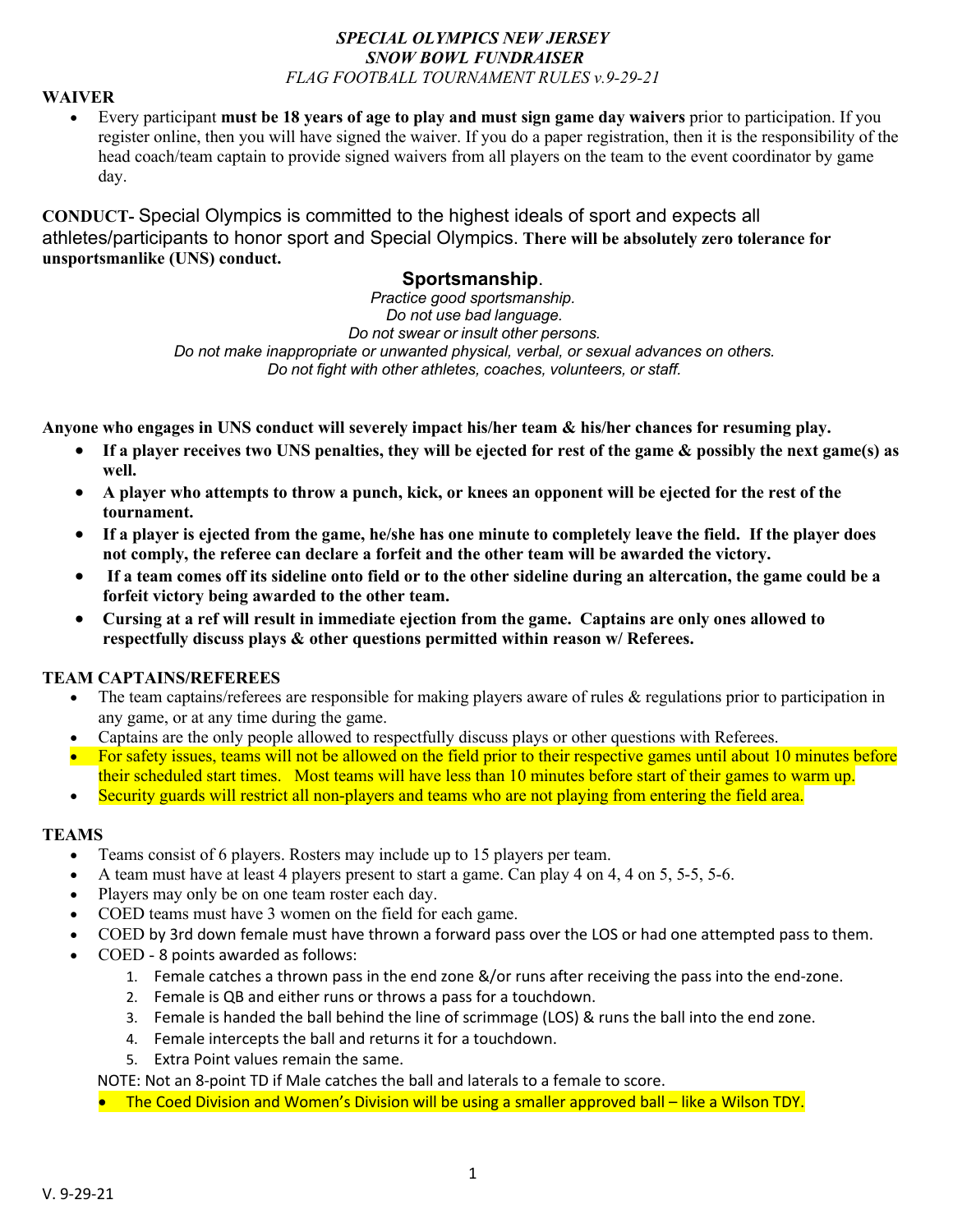## **EQUIPMENT**

- Flags must be worn at the waist with one flag on each side of the player's hip **"flaring out".** No article of clothing may cover any part of a player's belt. **Shirts must be tucked in or pulled under belt** so the entire flag from post to flag is accessible. Referee must see your post (flag attaches to sonic pop).
- Player's may wear athletic shoes with plastic or rubber cleats. **Metal cleats are prohibited.**

## **TIME**

- Games 30 minutes in length. Two 15-minute running quarters. Clock stops on injuries or at the ref's discretion.
- No Time out per game; 25 sec play clock; 10 sec warning by referee with a 5,4,3,2,1 count down by Referee.
- In last one minute of any game, penalties, change of possessions & scores will stop the clock  $\&$  will start on the ready for play. Ex: Declared Punt- team declaring punt wants to take the full 25 secs for play clock, stop clock after 25 second run off, & move ball to other team's 10 yd. line & clock will start on the ready for play whistle.
- Playoffs (elimination rounds) there will be two-time outs (TO) per team per game, but all that will be is a 25 second play clock TO, so get back in huddle and get your play off before the play clock expires.

### **RULES AND REGULATIONS:**

- Games begin with coin toss; winner choice of receive ball or defend a goal. If a team is >10 minutes late to report to the field, game is forfeited. If late to report, coin toss is automatically deferred to the on-time team.
- All activities/playing/warming up with balls will cease once the conference for the coin toss is announced.
- Teams will switch sides, two 15-minute quarters, team in possession maintains ball only switch sides.
- $\circ$  To start the game & after each score (including a safety), ball is placed at the offensive team's 10-yard line. There are no Kickoffs or Punts. If Offense declares a punt on  $4<sup>th</sup>$  down, ball will be placed at other team's 10 yd. line.
- **QB/Ball Carrier is not allowed to run from the 5-yd. line & in on any play started at or inside the 5-yd. line. EX: A one (1) pt. extra pt. or any extra point that is snapped from the 5-yd. line & in, there is no running allowed, QB/Passer must scramble, defense can rush or blitz if they have a blitz available on a regular play and can only rush on an extra point. Ball must be a forward pass over the LOS to run into end zone. (Penalty: will be 5 yards RTD if accepted by defense). So quick hitches or forward screen plays behind the LOS are illegal, pass must be forward and over the LOS.**

### **SCORING**

- Based on National Federation of State High School Association rules, unless otherwise specified.
- In Round Robin, all extra points will be attempted even if extra point is not necessary to win the game. For example: if A scores & is winning 13-12, and no time left on clock, extra pt. will be attempted.
- Touchdowns are worth 6 points.
- Extra Pts: 1 pt. from 5 yd. line & 2 pts. from 10 yd. line. Ball is Live & Defense can return for points attempted. **No blitzing on extra pts. QB will not be allowed to run from the Five (5) yard line & in & must throw a forward pass over the LOS.**

### **FIRST DOWNS/SERIES**

• No  $1<sup>st</sup>$  downs. Offense has 4 downs to score unless a penalty gives team a new set of downs OR repeat the down(RTD) type penalties are enforced.

#### **COUNT**

• A medium/slow 4 count (1,2,3,4) called by referee  $\hat{\omega}$  LOS. After count, defense can rush QB (See Blitz).

### **BLITZ**

• Defense gets 1 blitz per set of 4 downs. If Defense comes across LOS before the count or a hand off, then it is counted as their blitz. There's no limit to the # of rushers/blitzers. The status of the blitz will be determined by if defense has broken LOS at time the ball is declared dead (usually blitz is counted with a bad or dropped snap). If ball is dropped or snapped over the QB's head, ball is dead at that spot on the ground or furthest away from LOS/goal line. If there is a replay of a down on a blitz play, defense is given their blitz back. Blitzing after the blitz was used, it will be encroachment, live ball foul.

#### **LINE OF SCRIMMAGE (LOS) /OFFENSIVE LINEMAN**

• All players, including the center are eligible receivers.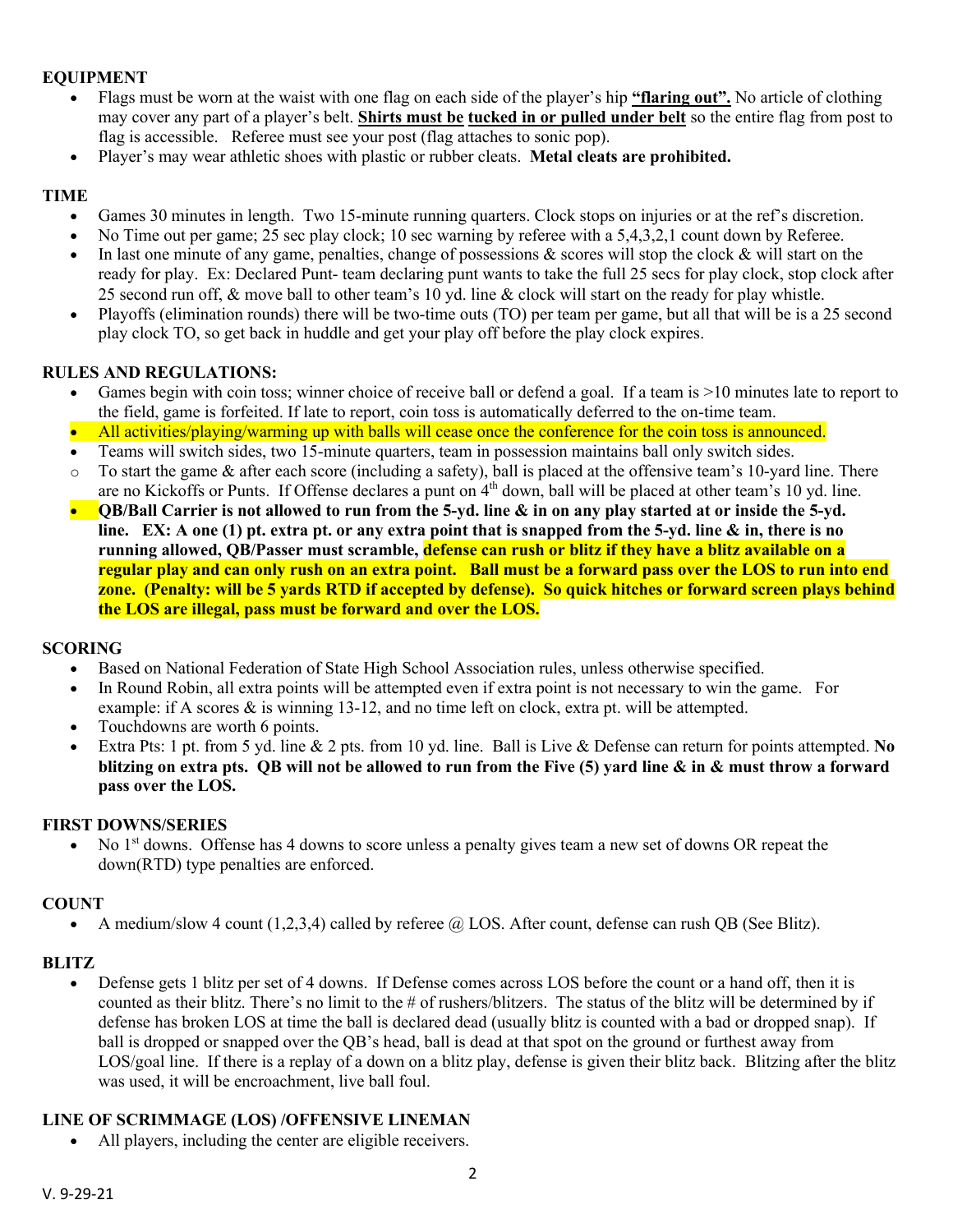• One offensive player can be in motion behind the LOS, after all players are set for one second. All other offensive players must remain stationary in position before the ball is snapped. Motion is defined as being in the backfield, parallel to the LOS or going away from LOS (not Arena Football Style). Motion going forward toward LOS is illegal live ball foul.

## **HIKING THE BALL**

- Ball must be hiked from the ground. Side -Saddle snaps are allowed and must be snapped to a "back" in the back field. No self-snaps are allowed (5 yds. illegal snap). Dropped snaps are dead (See bullet below).
- Snap can be fielded cleanly off the ground, doesn't matter if it bounces "10 times", as long as QB doesn't drop it, traps are good, balls snapped sideways, where QB has to move sideways outside the tackle box area, or ball is snapped over QB's head, play is dead automatically, ball will be placed at spot it first hits the ground or furthest from defense's goal line (ie:forward fumbles will be spotted where touched).

## **TURNOVERS**

- Interceptions a ball that is intercepted by the defense may be returned for a score.
- Fumbles, if player fumbles ball  $\&$  it hits the ground, the play is dead  $\&$  team who possessed ball last will retain possession  $\omega$  point of fumble or where ball hits ground, whichever is the furthest from their opponent's goal line. The only fumble recovery is if ball carrier loses ball & opponent recovers it before it hits the ground, play is then still live & opponent can advance/return recovery for a score (live ball).

#### **BLOCKING**

• Off/Def. blocking, BOTH must be open-handed & thrust outward from chest, with open hands, & not "loaded up" from the side. There is no blocking below the waist or above the shoulders. No chop-blocks. Player cannot leave their feet to block. Blocking must be controlled, do not run a player over, blocking or running the ball (UNR) if it looks rough it is a penalty. **No bull rushing by any player (Players cannot take a running start @ another, barreling over, UNR (auto 1st/LOD -15 yards).**

#### **STIFF ARMS & FLAG GUARDING**

Stiff arms are not allowed by Runner. This will be an illegal contact foul  $\&$  10-yd penalty will be assessed  $\&$  down will count, as this is considered a "spot foul not end-of-the-run" foul. Flag guarding is a form of Stiff Arming. **Excessive/flagrant contact/acts to neck or face or head will be a 15 yd. UNR w/ auto 1st or loss of down & could lead to an ejection from game, a second such incident by the same player in same game or in another game could result in player being barred from the remainder of the tournament. Such ejections will be reported to head officials which will be noted to next officials covering said player's next game & warning will be conveyed to the captain of the team as well as the offending player**. **Anyone who engages in such acts/conduct will severely impact their team as well as their chances for resuming play in game & tournament.**

#### **RECEIVER**

- Must have 1 foot in bounds to make a reception. A receiver can't step out of bounds, on his own  $\&$  come back onto the field & touch the ball. The player can return to block or "tackle" the ball carrier. Due to Small end zones, minimal O/B will be ignored by receivers, but discretion must be used, if a player runs O/B 3 yards and jumps back into the field of play it will be deemed illegal participation.
- No De-flagging a receiver before the ball arrives or busting up a play "with force" other than knocking pass out of receiver's hands or pulling flag, play the ball. Note: Stripping a "ball carrier" is illegal but not a receiver on a pass.

#### **FORWARD PASS**

• There is only one forward pass allowed per play. There are unlimited backward or lateral passes. Once a ball carrier crosses the LOS, he/she may not lateral back to someone behind the LOS & have that person throw a forward pass, nor can a ball carrier step over the LOS & then go back behind it & pass.

#### **BALL CARRIER**

- The "spot" of the ball is always the **torso** of the ball carrier at the time of flag removal or the flag falling to the ground (ball is dead at the spot).
- The defense can't push a ball carrier out of bounds(OB). The defense can't use contact to break up a pass play (UNR-15 yards). You can't hold the jersey to pull the flag or tackle a ball carrier. You can't "stand up" a ball carrier to pull the flag. This is considered holding -10-yard penalty & repeats the down. However, wearing baggy shorts if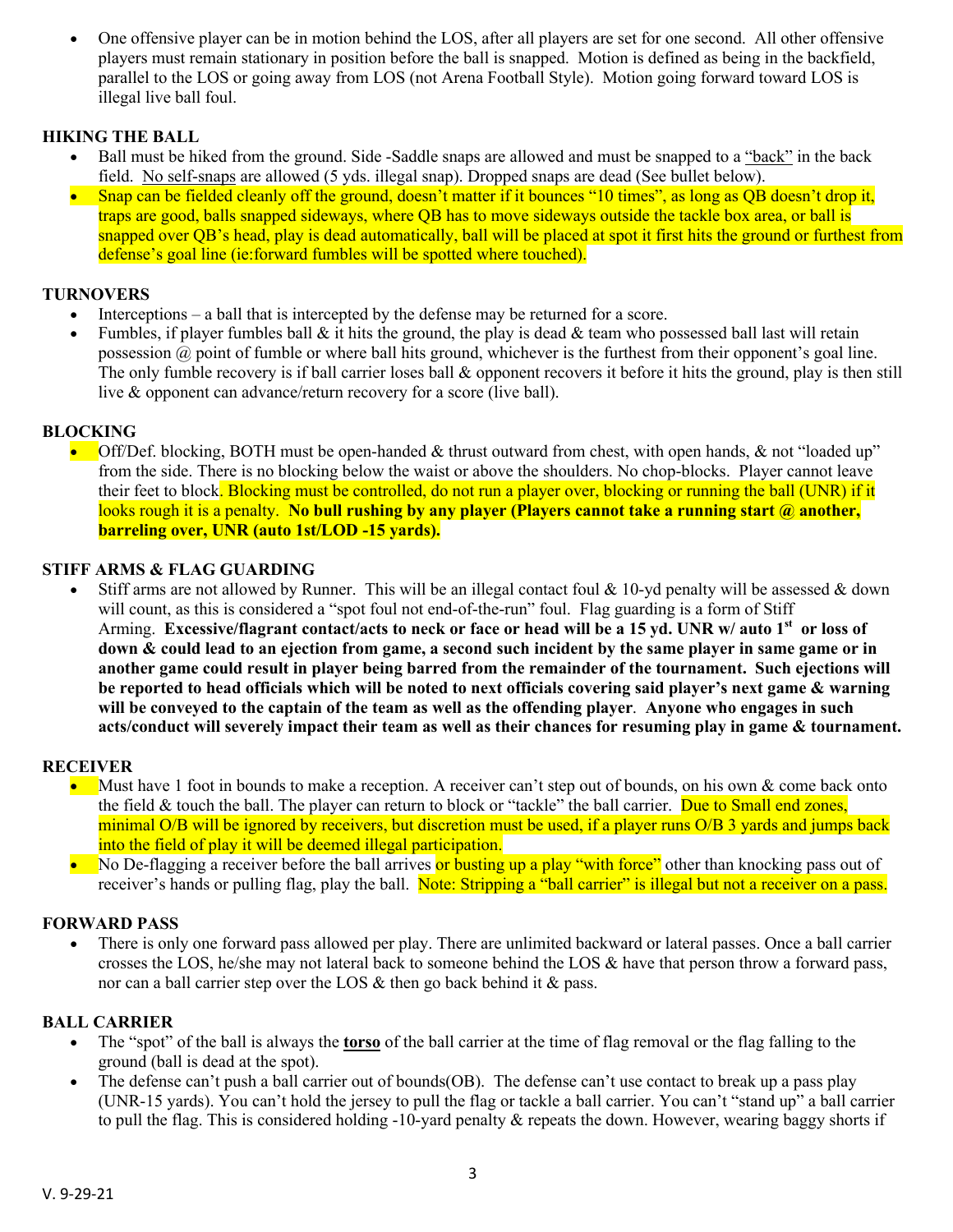momentarily grabbed near the flags doesn't automatically constitute holding. Suggestion: Wear football pants, tighter shorts or leggings to avoid this contact.

- If the ball carrier's flag inadvertently falls off **during** a play, the play is dead at spot of possession or where the flag falls off when they have possession. If any other player starts a play without both flags and subsequently becomes a ball carrier/receiver, the play ends at the spot of possession**. QB receives a snap without both flags, dead at snap.**
- **Ball carrier is Down by Contact (NFHS rule) if anything besides feet, hands or ball hit the ground, without a flag pull or contact by opponent being required. Hips are the spot of ball.**

## **REMOVING THE FLAG**

- A player is considered tackled when at least one flag is removed from the ball carrier's belt.
- No chucking is allowed (no contact on receivers by defense on passing plays). If receiver blocks on a passing play, Offensive Pass Interference, if illegal contact by defense 10 yards & repeat the down.
- Tackling is strictly prohibited (UNR auto first  $&$  warning).
- A defensive player may not pull the receiver's flag before the ball is caught; the play is dead at the spot of a one hand touch. This will result in a 10yd penalty tacked onto the end of the run & repeat the down.
- A defensive player may not grab & hold the offensive player to pull the flag. If deemed that hold restricted player  $\&$ no other defensive player is between him and goal line, Referee may award a TD (discretion).

# **OVERTIME**

- **Round Robin games** with a tie. One play will be made to determine the Winner. Team that called coin toss to start the game gets to call toss for OT. Choices will be: Offense or Defend a Goal. Ball is placed at the 5-yard line. No blitzing. If you score you win, if you choose defense and you stop the offense you win. Winning team is awarded one point added to their score.
- **In PLAYOFF Rounds** Team that called coin toss to start the game gets to call toss for OT. Choices will be Offense or Defend a goal. Each team starts from the 20-yard line. If one team scores they go for the extra point (1or2pts). The next team has the same opportunity to get a score with the extra point. If both teams score the exact points, they will go again, and loser of toss gets choice. If neither team scores in a specific series the team that comes closest to the goal line wins. If they both end in the same place or both turn the ball over, we will go again. If we play a third series or more, each must go for two on the extra point. Note: if team A doesn't score and gets to the 5-yard line, team B must get the ball inside the 5-yd. line. Once they score or get the ball inside the 5-yd. line, the game will be over, B doesn't need to play out their additional downs. If team B intercepts and doesn't return the ball for a TD, on B's possession, they must get the ball inside the 20-yard line (except if we have a penalty) and they win, Team A's gains are nullified with any turnover (if both teams turnover the ball, we will play another series).

### **PENALTIES**

- 5-yard penalties: False Start, encroachment, illegal  $2<sup>nd</sup>$  blitz Live ball, substitution, motion, shift, delay of game, illegal snap. Repeat the Down (RTD). **Illegal Plays: COED female touch by 3rd down (see Teams)- running ball from the 5-yard line & in (extra points from 5 yds. and in.**
- 10-yard penalties: Illegal contact (chuck/hold/flag guard), illegal participation, off holding, DE flagging/early flag removal (from end of run & RTD), ball stripping (spot of strip & RTD), hold of runner (from end of run & RTD), tackle (pull down) of runner (end of run & RTD), Note: if in the judgment of referee, a TD was prevented, the ref can award a TD if there is no other defender in the area between ball carrier & goal line or is the proximity of the GL. Baggy shorts being grabbed doesn't automatically result in holding, use discretion (unless they grab  $\&$  hold up runner or grab shirt up high away from Belt).
- 15-yard penalties: illegal blocks, illegally tied flag belt, unsportsmanlike conduct.
- 15-yard penalties resulting in automatic first down (Auto  $1<sup>st</sup>$ ) or loss of down (LOD): *Personal fouls/UNR* of any kind, i.e., barreling a player over, rough tackle/flag pull, pushing ball carrier out of bounds not going for flag, contacting potential receiver (breaking up pass), fighting of any kind whether there is contact or not (possible ejection from tournament).